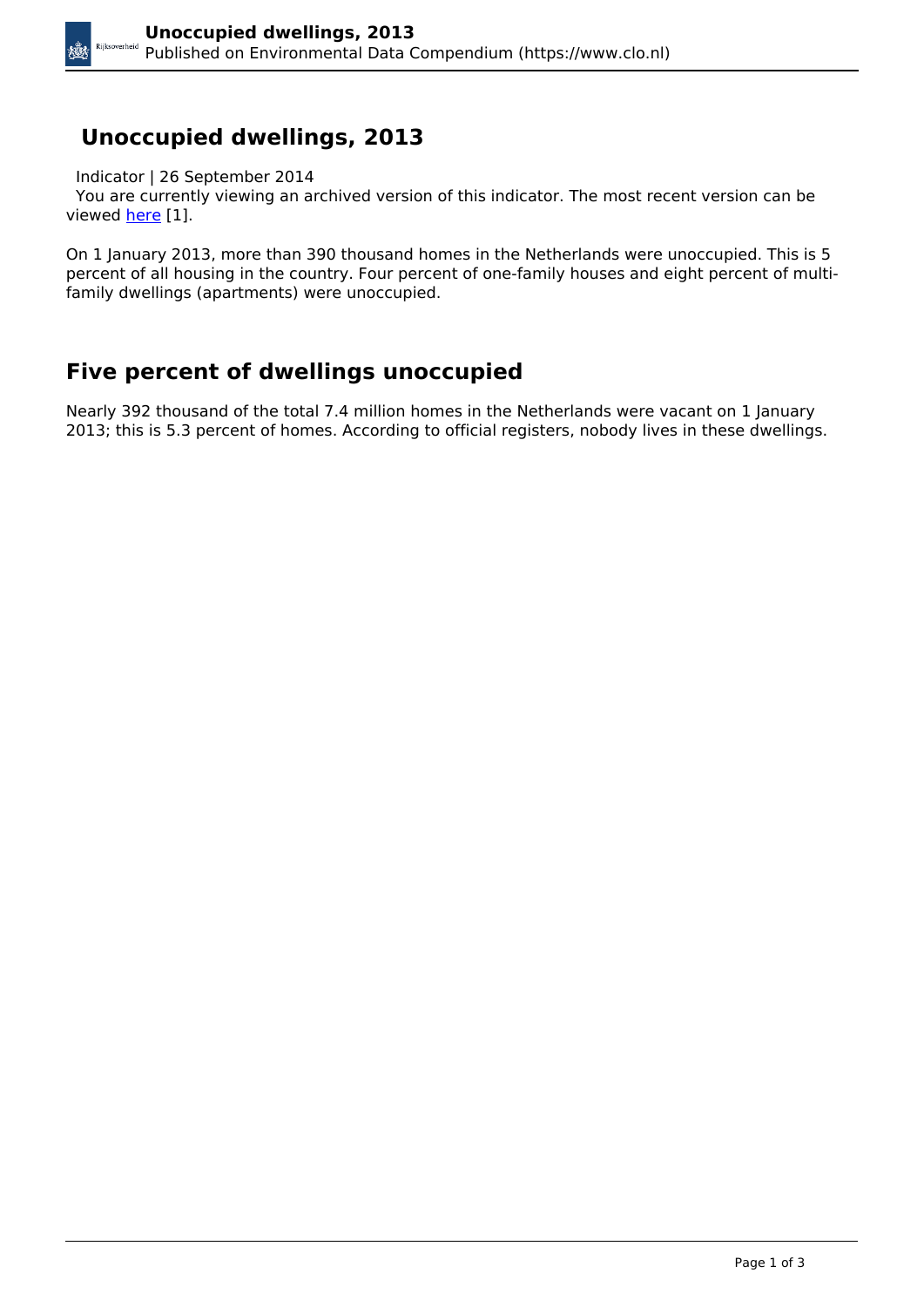#### Unoccupied dwellings by municipality, 2013



Source: CBS.

CBS/jul14 www.clo.nl/en216503

- [Download bitmap](https://www.clo.nl/sites/default/files/infographics/2165_002k_clo_03_en.png) [2]
- [Download data \(xls\)](https://www.clo.nl/sites/default/files/datasets/c-2165-002k-clo-03-en.xls) [3]

### **High non-occupancy rates in tourist areas**

Many unoccupied dwellings are located in tourist areas such as the Frisian Islands and other coastal resorts. Some of these homes are probably rented out as holiday accommodation. The Frisian Island Schiermonnikoog is notable in this respect: 23 percent of homes on this island are unoccupied. Noord-Beveland (20 percent) and Sluis (19 percent) follow in second and third place. Of the cities, Maastricht (9.8 percent) and The Hague (9.2 percent) have the highest non-occupancy rates. Flevoland is the province with the lowest share of unoccupied dwellings (4.0 percent), Zeeland the province with the largest share (8.8 percent).

#### **Relatively many homes vacant in private rent**

Private landlords operate 990 thousand rental homes; just over 130 thousand - 13 percent - of these are not officially occupied. The rates of non-occupancy of rental homes vary from 2.5 percent in